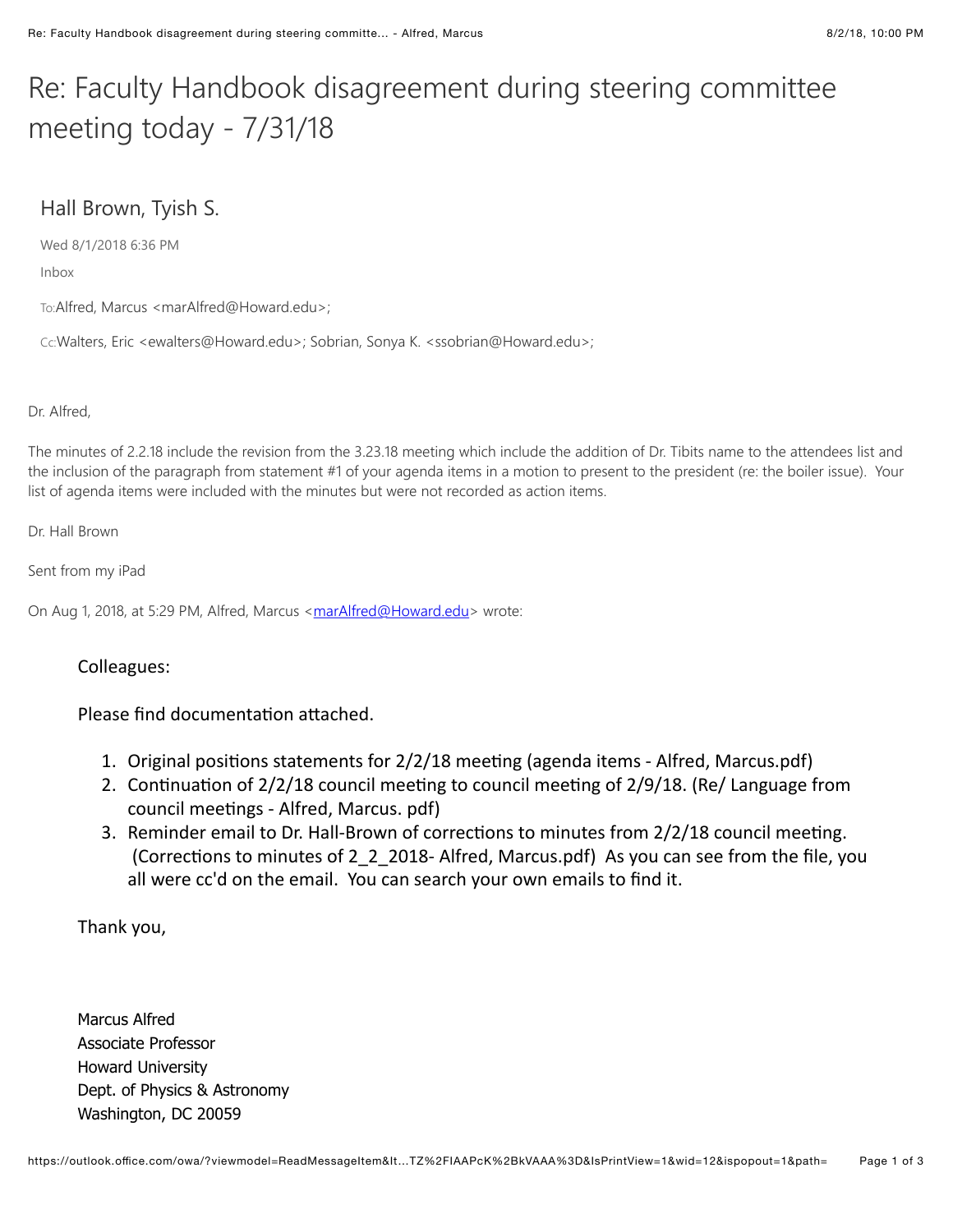202-806-6258 [maralfred@howard.edu](mailto:maralfred@howard.edu)

**From: Alfred, Marcus Sent:** Tuesday, July 31, 2018 4:20:46 PM **To:** Sobrian, Sonya K. **Cc:** Broome, Carolyn W.; Carr, Gregory; King, Eleanor M.; Smith, Sonya T.; Tharakan, John P.; Walters, Eric; Byerly, Carolyn M.; Douglas, Dominique; Allard, Joanne S.; O'Neil, Jahn N.; Tibbits, Mercedes V.; Middendorf III, George A.; Broome Jr, Taft H; ECHOLS, MARSHA A; Karavatas, Spiridon G.; Graham, Lennox A.; Kelly, Lynne J.; Malek, Abbas; Sturgis, Ingrid; Farquharson, Andre' A.; Melbourne, Bertram L.; Harrison, Renee; Al Ugdah, Shareefah N; [jeanbaileyphd@aol.com;](mailto:jeanbaileyphd@aol.com) Mosleh, Mohsen; Rogers, William; Davila-Garcia, Martha I.; Kumar, Krishna; Majied, Kamilah F.; Liu, Meirong; Hall Brown, Tyish S.; christicunningham@gmail.com; Austin, Michael L.; Hinds, Jay-Paul; Rogers, William; [erica.southerland@howard.edu](mailto:erica.southerland@howard.edu); Kavoossi, Masoud **Subject:** Faculty Handbook disagreement during steering committee meeting today - 7/31/18

Good afternoon Dr. Sobrian:

I just wanted to confirm what you said in the steering committee meeting today regarding a position that was adopted by the council during the council meeting of  $2/2/18$ .

You said in the meeting today that "the position wasn't in the minutes, so it didn't happen."

Please correct me if I am wrong. The position we are discussing is the following:

## *12.Handbook*

*Statement: The FSC strongly recommends the following orderly process to inform, analyze, debate and make a decision on handbook changes:*

- *a. Finish and distribute an alignment spreadsheet of proposals*
- *b. Get feedback and reports from FS commitees on changes and their impacts.*
- *c. Get feedback and reports from colleges and schools reps on changes.*
- *d. Post all feedback online and allow time for comment from faculty*
- *e. Steering committee/council votes after all the above.*

*Outcomes: Published FSC statement in minutes. alignment spreadsheet, reports/feedback, central*